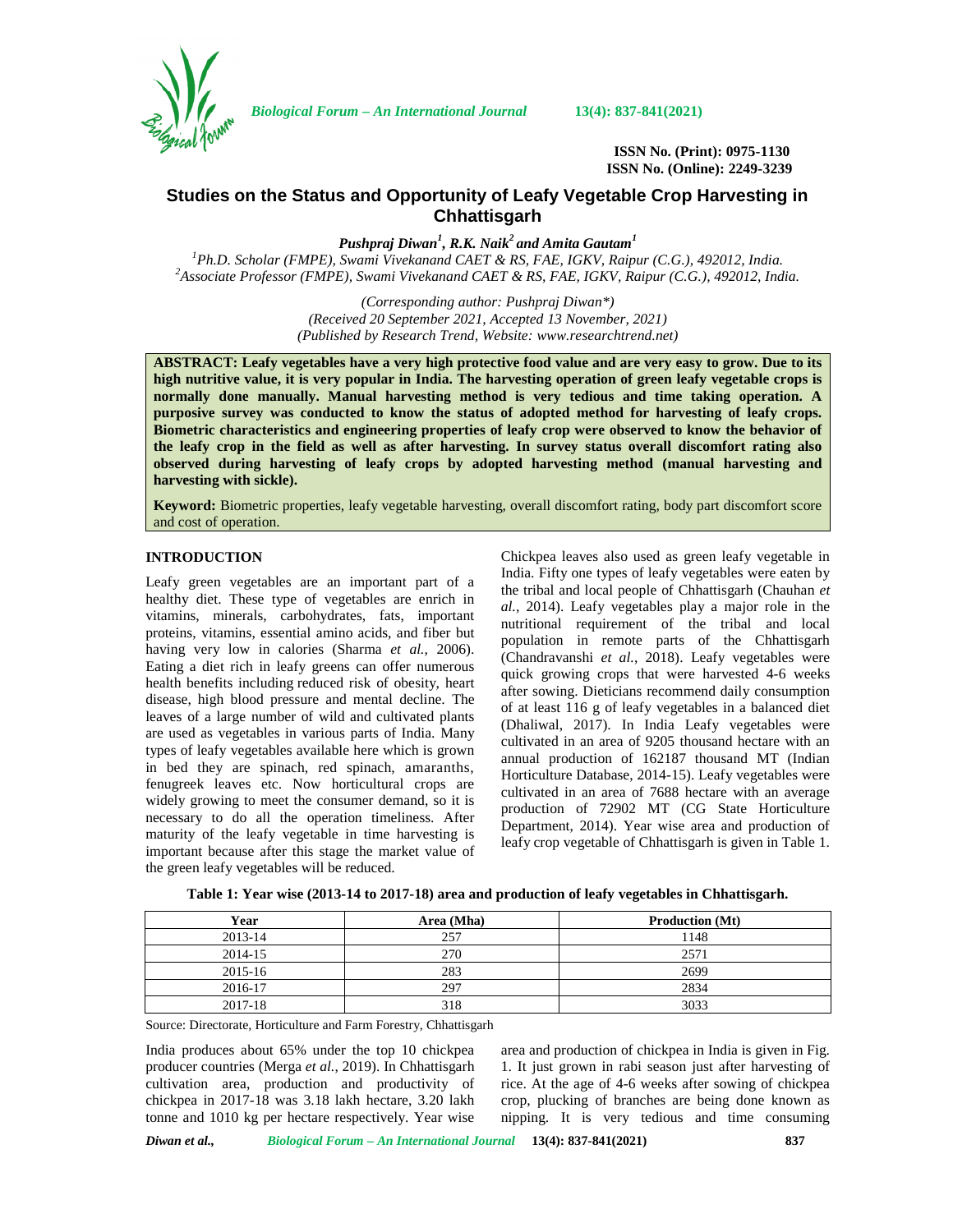operation. Labor requirement is more and expensive. Generally chickpea leaf harvesting done manually by hand and some small hand tools like sickle. Mechanization status is negligible for chickpea leaf harvesting. The time is most important factor to harvest the spinach, amaranthus, fenugreek etc. as it affected on the quality and quantity/unit area of the fresh different problems vegetables.

## **MATERIALS AND METHODS**

The study was conducted to know the practices involved in the leafy crop harvesting in the Chhattisgarh sate of India. A purposive survey was conducted to know the practice involved in harvesting of leafy vegetables from the crops. Biometrics of crop, occurred during traditional harvesting operation.



**Fig. 1.** Status of chickpea cultivation in India (*Source: Ministry of Agriculture & Farmers Welfare, Govt. of India. (ON 2001)).*

## *A. Biometric properties of leafy crop*

It was essential to know the agronomical parameters of leafy crop to design a harvester. The agronomical parameters of selected crops were measured and (amaranthus, spinach, fenugreek and chickpea) are described below (Erum *et al.*, 2012, Parhe *et al.*, 2014, Guimaraes *et al.*, 2019; Tripathi, 2019; Rathod *et al.*, 2020 and Shahiba *et al.*, 2019):

**(i) Plant height:** Plant height was measured with the help of a steel ruler having least count of 1 mm. The randomly selected 10 plants were measured from ground to top of plant at maturity as given in Fig. 2.

**(ii) Stem diameter:** The stem diameter was measured with the help of a vernier caliper having least count of 0.01mm. The measurement was taken place at randomly selected 10 plants in each plot. It was done at the three points of the stem and the thickest part was noted for study as given in Fig. 3.

**(iii) Numbers of branches:** Number of branches was counted in whole plants. The branches were divided into primary and secondary according to its position. The branches near to the main stem are called as primary whereas, the branches appeared from the primary are termed as secondary branches. Both primary and secondary branches were counted together to determine the total number of branches in a plant.

**(iv) Plant population:** The plant population in unit area was measured with the help of a square frame having 1

m<sup>2</sup> area. The frame was placed diagonally along the line of planting to count number of plants per unit area.

**(v) Spacing:** It was the distance between continuous two plants. Row to row and plant to plant spacing of the different leafy crop was measured by the help of measuring scale with least count of 1 mm at the field.

**(vi) Numbers of harvesting:** The total number of harvesting in a season was termed as number of harvesting. Number of harvesting varied from crop to crop. Harvesting may either do by manual nipping, or plucking.

**(vii) Period of harvesting:** Harvesting of leafy crop was done in a specific interval period from day after sowing. It varies from crop to crop.

#### *B. Leafy vegetable harvesting*

A study was conducted to find out the adopted methods and problem associated with the harvesting of leafy crop. A purposive survey was conducted in various vegetable growers and the workers of nearby areas of Raipur and Mahasamund districts. A total number of 78 farmers field were surveyed with the help of a well structured questionnaire. The study focused entirely on those farmers who cultivate and harvested leafy vegetable crops which are grown on flat bed and standing in nature. The answers were recorded by note taking method for further analysis and study (Paman *et al.*, 2014 and Dash *et al.*, 2021).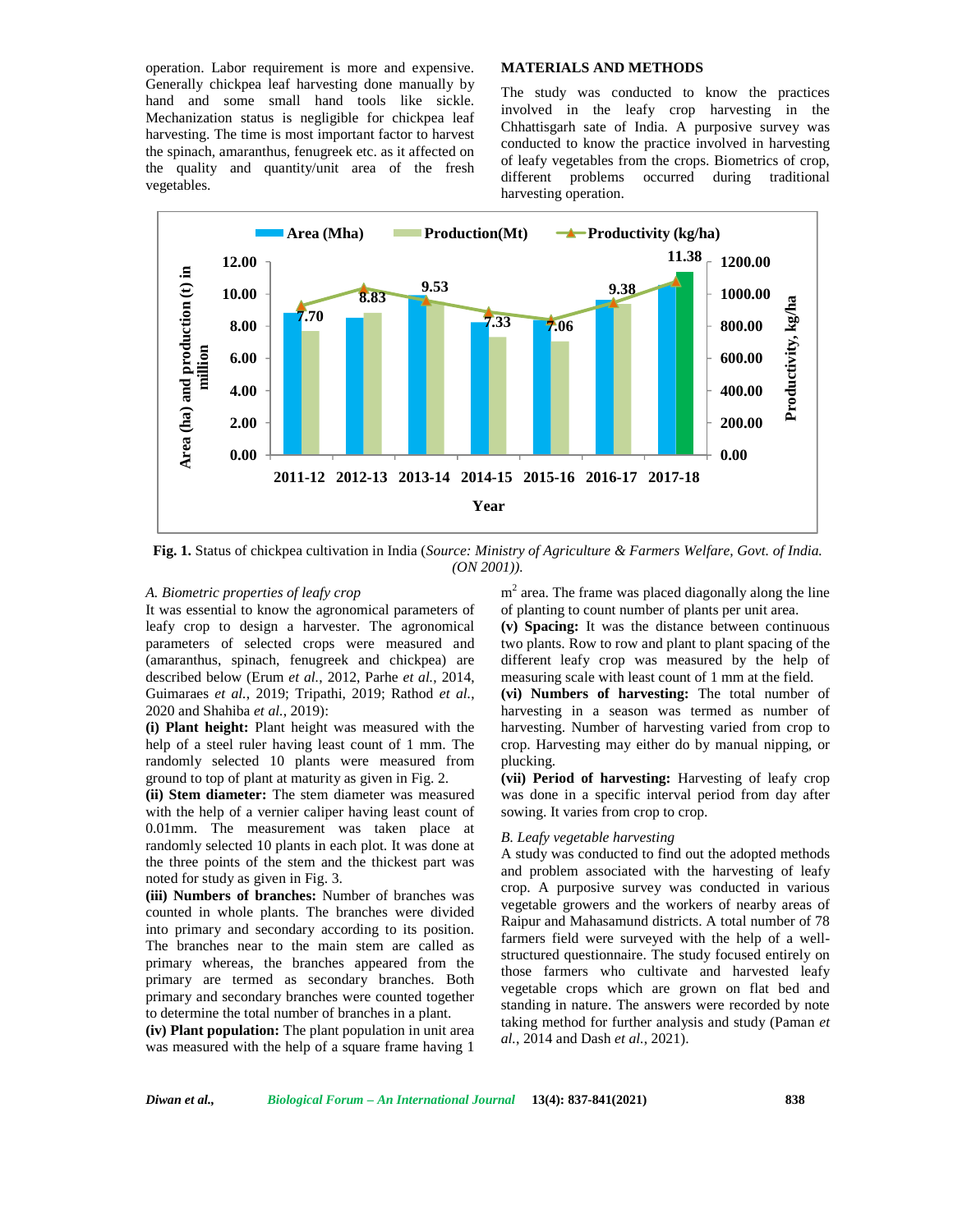

**Fig. 2.** Height measurement of chickpea. **Fig. 3.** Stem diameter of red amaranthus.

#### *C. Cost of harvesting*

The cost of the operation of leafy crop harvesting was evaluated based on the working hour and labor wages (315  $\bar{\zeta}$ /day). Firstly the time required to harvester per unit area was observed in the field. Then the operational time in hour and the labour wages per unit time (39.38  $\bar{\zeta}/h$ ) are multiplied to found cost of harvesting of leafy vegetable crops (Ghosh, 2002 and Paman *et al.*, 2014).

## **RESULTS**

#### *A. Biometrics properties*

**(i) Chickpea:** Chickpea is one of the major leafy vegetable consumed in Chhattisgarh. Various types of biometric properties of chickpea are presented in Table 2. The row spacing and plant spacing between the plants were observed to be 30- 50 cm and 10-20 cm, respectively. Generally 2-3 harvesting was done for the chickpea leaves. In the purposive survey it was obtained that different crop parameter like row spacing, plant spacing, numbers of branches, plant population were measured about 29.80±0.73 cm, 11.20±0.73 cm,  $15.80 \pm 1.69$  and  $42 \pm 1.39$ , respectively.



Similar results observed by Qureshi *et al.*, (2004) and Parhe *et al.*, (2014).

**(ii) Amaranthus:** All biometric properties of red amaranthus are presented in Table 2. The row spacing between the plants was observed to be 15.38 cm. Generally 2-3 harvesting was required for the red amaranthus. Different crop parameters were row spacing, plant spacing, number of branches, plant population were measured to 15.38±0.606 cm, 5.24 $\pm$ 0.45 cm, 11.20 $\pm$ 1.14 and 78.20 $\pm$ 13.56, respectively. Similar results observed by Erum *et al.*, (2012) and Sultana *et al.*, (2016).

**(iii) Fenugreek:** The biometric properties of fenugreek are presented in Table 2. The row spacing and plant spacing between the plants was observed to be 15 cm and 10 cm respectively. Generally 2-3 harvesting was required for the fenugreek leaves. Different crop parameters *viz.* row spacing, plant spacing, number of branches and plant population was measured to be 15.08±0.47 cm, 10.40±0.54 cm, 16.63±0.57 and  $62.40 \pm 1.82$ , respectively. Similar results observed by Tarraf *et al.*, (2015).

| Sr. No. | <b>Parameters</b>                   | <b>Chickpea</b>  | <b>Amaranthus</b>              | Fenugreek        | <b>Spinach</b>         |
|---------|-------------------------------------|------------------|--------------------------------|------------------|------------------------|
| 1.      | Variety                             | JG 74            | Arka Samraksha                 | Rajendra Kanti   | Arka Anupama           |
| 2.      | Sowing method                       | Line sowing      | Broadcasting on<br>check basin | Line sowing      | Broadcasting on<br>bed |
| 3.      | Spacing                             |                  |                                |                  |                        |
|         | Row spacing, cm<br>a)               | $29.80 \pm 0.73$ | 15.38±0.60                     | $15.08 \pm 0.47$ | $10.31 \pm 0.57$       |
|         | b)<br>Plant spacing, cm             | $11.20 \pm 0.73$ | $5.24 \pm 0.45$                | $10.40 \pm 0.54$ | $5.44 \pm 0.50$        |
| 4.      | Number of stems per plant           |                  |                                |                  |                        |
|         | 10 DAS, cm<br>a)                    | $12.50 \pm 0.55$ | $11.38 \pm 0.66$               | $11.67 \pm 1.11$ | $7.87 \pm 0.75$        |
|         | b)<br>20 DAS, cm                    | $16.96 \pm 0.88$ | $22.33 \pm 0.70$               | $23.22 \pm 1.72$ | $11.07 \pm 0.54$       |
|         | 30 DAS, cm<br>c)                    | $25.12 \pm 1.25$ | $32.57 \pm 0.79$               | $36.24 \pm 1.31$ | $15.94 \pm 1.04$       |
| 5.      | Diameter of stem                    |                  |                                |                  |                        |
|         | 10 DAS, mm<br>a)                    | $2.43 \pm 0.23$  | $2.31 \pm 0.16$                | $2.91 \pm 0.69$  | $2.69 \pm 0.26$        |
|         | b)<br>20 DAS, mm                    | $3.30 \pm 0.24$  | $3.08 \pm 0.12$                | $4.25 \pm 0.78$  | $3.67 \pm 0.35$        |
|         | 30 DAS, mm<br>c)                    | $4.18 \pm 0.29$  | $2.47 \pm 0.51$                | $5.51 \pm 0.83$  | $5.35 \pm 0.62$        |
| 6.      | Number of branches                  | 15.80±1.69       | $11.20 \pm 1.14$               | $16.63 \pm 0.57$ | $17.40 \pm 1.00$       |
| 7.      | Plant population                    | $42 \pm 1.39$    | $78.20 \pm 13.56$              | $62.40 \pm 1.82$ | $185 \pm 10.15$        |
| 8.      | Time of harvesting                  | $2 - 3$          | $3 - 5$                        | $3 - 5$          | $2 - 3$                |
| 9.      | Temperature of soil, <sup>o</sup> C | $37+2.48$        | $38.60 \pm 1.33$               | $38.80 \pm 0.73$ | $38.40 \pm 1.82$       |
| 10.     | pH of soil                          | $6.82 \pm 0.21$  | $6.68 \pm 0.31$                | $6.88 \pm 0.23$  | $6.72 \pm 0.38$        |

**Table 2: Biometric parameters of different leafy vegetable crops.**

*Diwan et al., Biological Forum – An International Journal* **13(4): 837-841(2021) 839**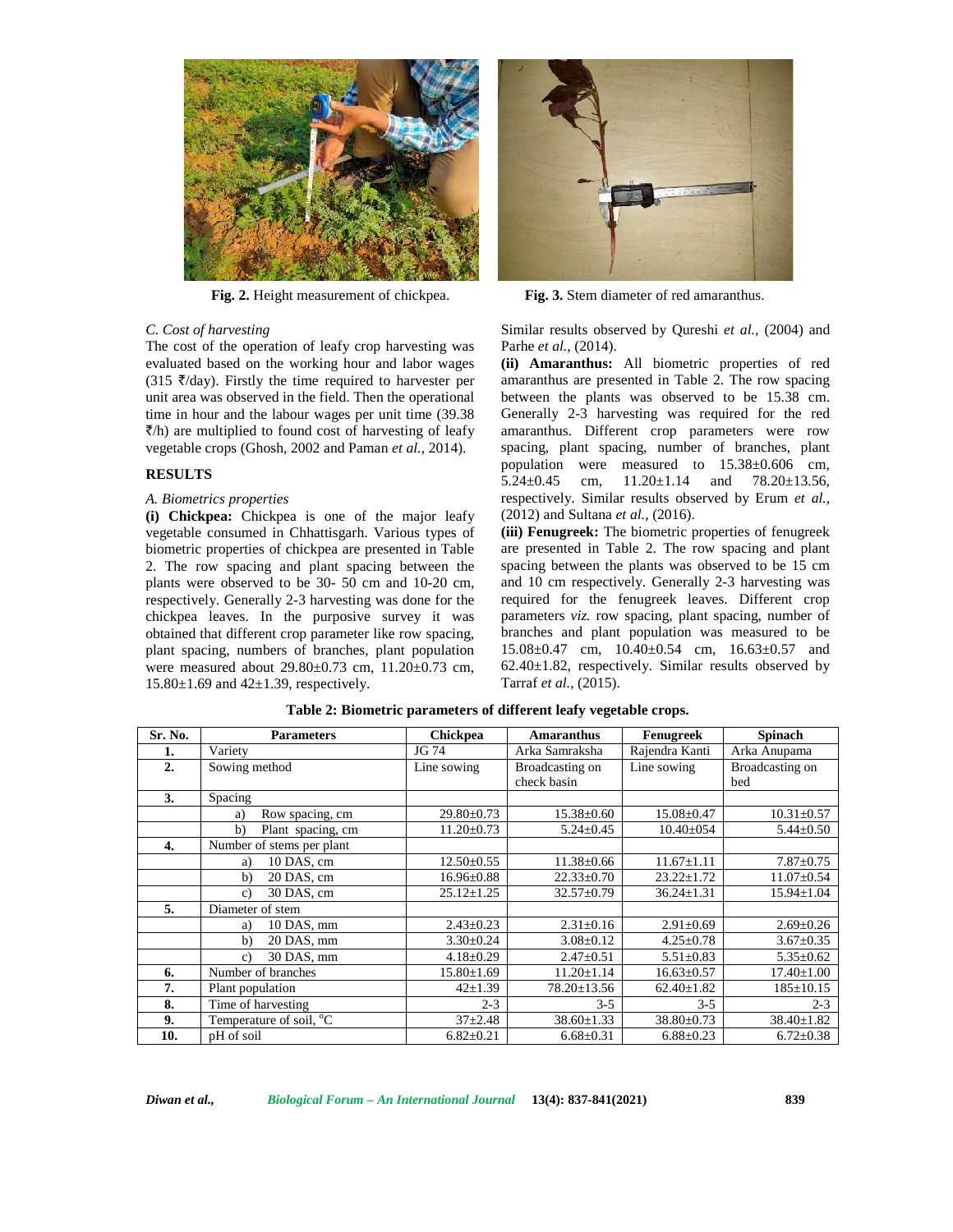**(iv) Spinach:** Spinach crop biometric properties are presented in Table 2. The row spacing and plant spacing between the plants was observed to be 300 mm and 100 mm respectively. Generally 2-3 times harvesting was required for the spinach leaves. Different crop parameters were row spacing, plant spacing, number of branches and plant populations were measured to be  $10.31 \pm 0.57$  cm,  $5.44 \pm 0.50$  cm,  $17.40\pm1.00$  and  $185\pm10.15$ , respectively. Similar results observed by Hossain *et al.*, (2005) and Farhana *et al.*, (2013).

*B. Harvesting methods adopted in leafy crop harvesting* In the survey it was observed that about 62.82% farmers used manual harvesting for leafy crop harvesting in selected leafy crops where remaining 37.18% respondents used sickle for harvesting leafy crops. As given in Fig. 4 nipping of chickpea and harvesting of spinach was mostly done by manual harvesting method, which was observed 100% in Raipur for both crops. Mechanical harvesting was not reported by any farmers in the surveyed area As given in Fig. 4 nipping of chickpea and<br>ng of spinach was mostly done by manual<br>ng method, which was observed 100% in<br>for both crops. Mechanical harvesting was not

#### *C. Cost of operation Cost*

Cost of operation of different harvesting methods were found to be 7875.00  $\bar{\tau}$  ha<sup>-1</sup> and 6562.50  $\bar{\tau}$  ha<sup>-1</sup> for manual harvesting and manual harvesting with sickle, respectively. Time required for harvesting one hectare area with different harvesting method also obse manual harvesting and manual harvesting with sickle, respectively. Time required for harvesting one hectare area with different harvesting method also observed and presented in Table 3.



**Fig. 4.** Methods adopted for harvesting of leafy vegetables in Raipur and Mahasamund districts of Chhattisgarh.

**Table 3: Cost of operation of different harvesting methods.**

| Sr. No. | <b>Harvesting method</b>           | Time, h ha <sup>-1</sup> | Cost of operation. $\bar{z}$ ha <sup>-1</sup> |
|---------|------------------------------------|--------------------------|-----------------------------------------------|
|         | Manual harvesting (T1)             | 200.00                   | 7875.00                                       |
| ,,,     | Manual harvesting with sickle (T2) | 166.67                   | 6562.50                                       |

## *D. Opportunity*

It was observed that leafy crop harvesting mainly done by manual methods, which was found costly and time consuming. Drudgery involve in manual harvesting leafy vegetable crop also observed sever. Those all problems may be reduced with the mechanical approach of leafy vegetable crop harvesting. Many researches were found that mechanization in agriculture operation is more economical. Mechanical harvesting also able to reduce the time of operation, it may reduce the scarcity of delayed in harvesting.

#### **CONCLUSIONS**

Harvesting of leafy crop is generally done by manual harvesting. Nipping operation of chickpea in India done by manual hand plucking method, which was found uneconomical and time consuming operation. Amaranthus (*chulai*, *lalbhaji*), fenugreek and spinach were harvested by sickle and sometime whole plant uprooted from the field. Cost of operation of leafy crop harvesting in Chhattisgarh region was found to be 7875.00 and 6562.50  $\bar{\tau}$  ha<sup>-1</sup> for manual harvesting and manual harvesting with sickle, respectively. These